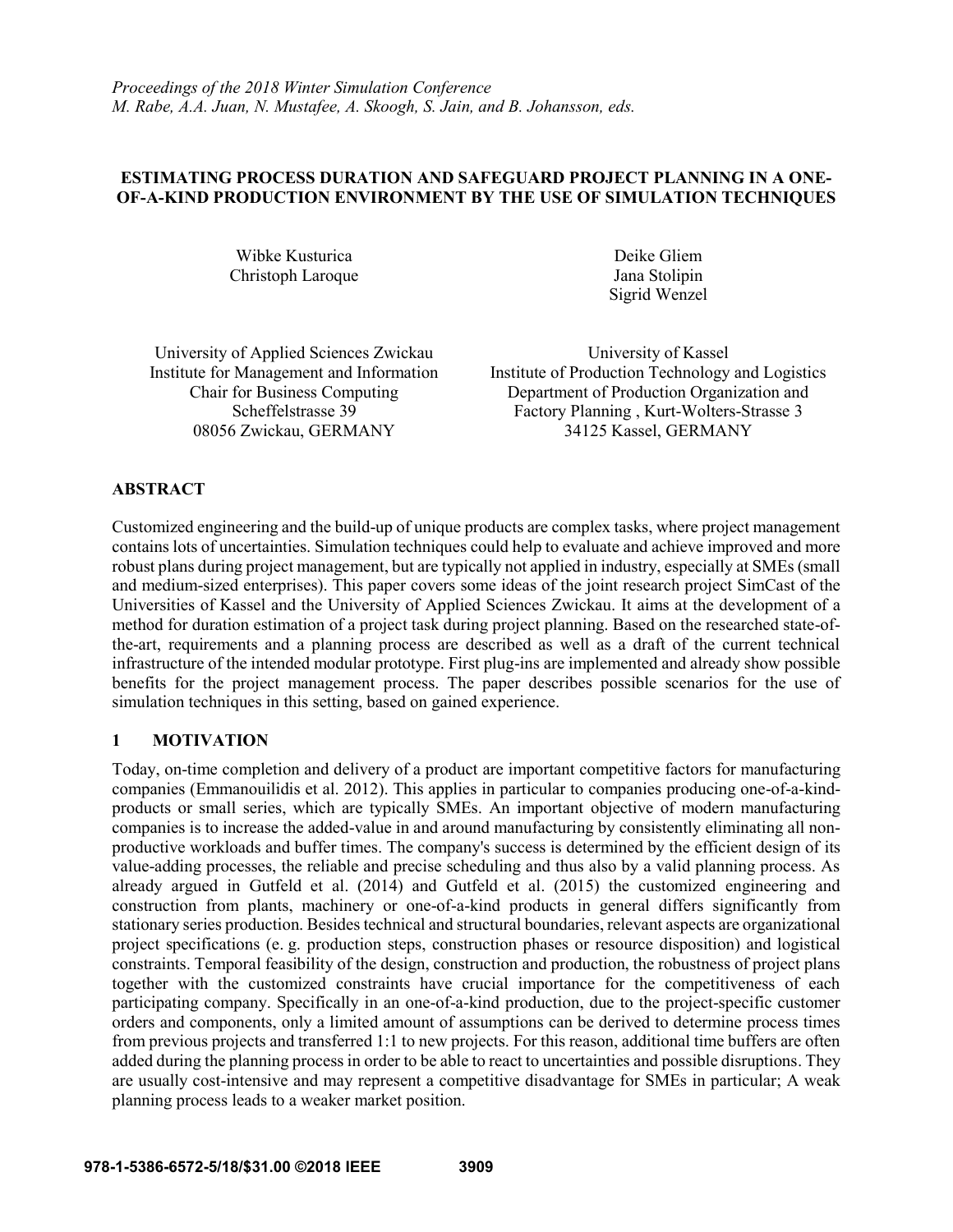Today's project management tools do not yet offer a methodology to support a planner for reliable forecasting of processes in these environments. Planning and implementation - especially in SME - are today still done mostly with simple methods of project management. Approaches, that consider the use of simulation, exist and have been discussed in the past, but mainly from an academic perspective. By using simulation, temporal uncertainties of logistics and project schedules could be considered more adequate. However, especially in an one-of-a-kind-production, the generation of specific simulation models for the logistical processes might not be applicable in every case, since a high amount of the given restrictions on the project are specific to this unique use-case. Nevertheless, simulation might play an useful role. Some possible approaches are discussed in this contribution, after a general overview over the existing state-ofthe-art and the approach of the underlying research project SimCast is given in the first sections. A technical framework is discussed after the simulation application ideas, where these approaches can be integrated and used in a pragmatic way. An outlook on future work within the research topic and especially within the research project concludes the paper.

#### **2 RELATED WORK**

#### **2.1 Project Planning and Control in One-of-a-Kind Production**

The timely completion and delivery of a product as well as the individualization of products required in the context of fourth industrial revolution are today important competitive factors for manufacturing companies. This is especially true for customer-specific constructions, usually implemented by an one-ofa-kind production. The order processing is afflicted with a high customer specificity and complexity, which does not permit the transfer of standardization in the product business. The customized product is usually manufactured in a fixed-site production; small batches depending on the component types are also preconfigured in fixed-site production. The planning and execution of these production orders can be understood as a project management task. Pmbok (2013) defines project management as an application of knowledge, skills, tools and techniques to project activities to meet project requirements. In serial production, the logistical processes in particular are understood as a part of factory planning; in orderspecific manufacturing (one-of-a-kind and small batch production), these processes are only set up during the project planning phase after the order has been placed. Depending on the type of specifically submodules (amount, size, distance to the customer), for example, heavy shipments for the production of a large equipment have to be planned. Likewise, the in-house transports of cranes and forklifts with special outfit must be individually planned and scheduled.

Project management tools are widely used to support project planning and play a crucial role in successful project execution. In contrast to series production, experiential knowledge gained from past projects cannot be transferred to a new project on an one-to-one basis due to the customer-specific components. The historical data of successful project plans can only be used to a limited extent. Therefore, experts roughly estimate the process times manually and add the logistics process times in particular to the total project time. Although interactions between unique products and their logistical processes can be depicted (see e.g. Heidmann 2015; Voigtmann 2014; Szczesny and König 2015), these processes are associated with strong uncertainties due to customer order or component specificity due to disruptive factors. Since secure time management is important in global competition, the project planner adds additional buffers in order to determine a consistent framework of personnel, technical and financial conditions. Especially scheduling a specific time period for each (sub-)process of a project must be estimated. Akhavian and Behzadan (2013) as well as Xie et al. (2011) propose different approaches for improving the estimation of project durations via knowledge extraction or the collection of real-time data for concrete individual cases, but do not refer to logistical process times in one-of-a-kind or small batch production.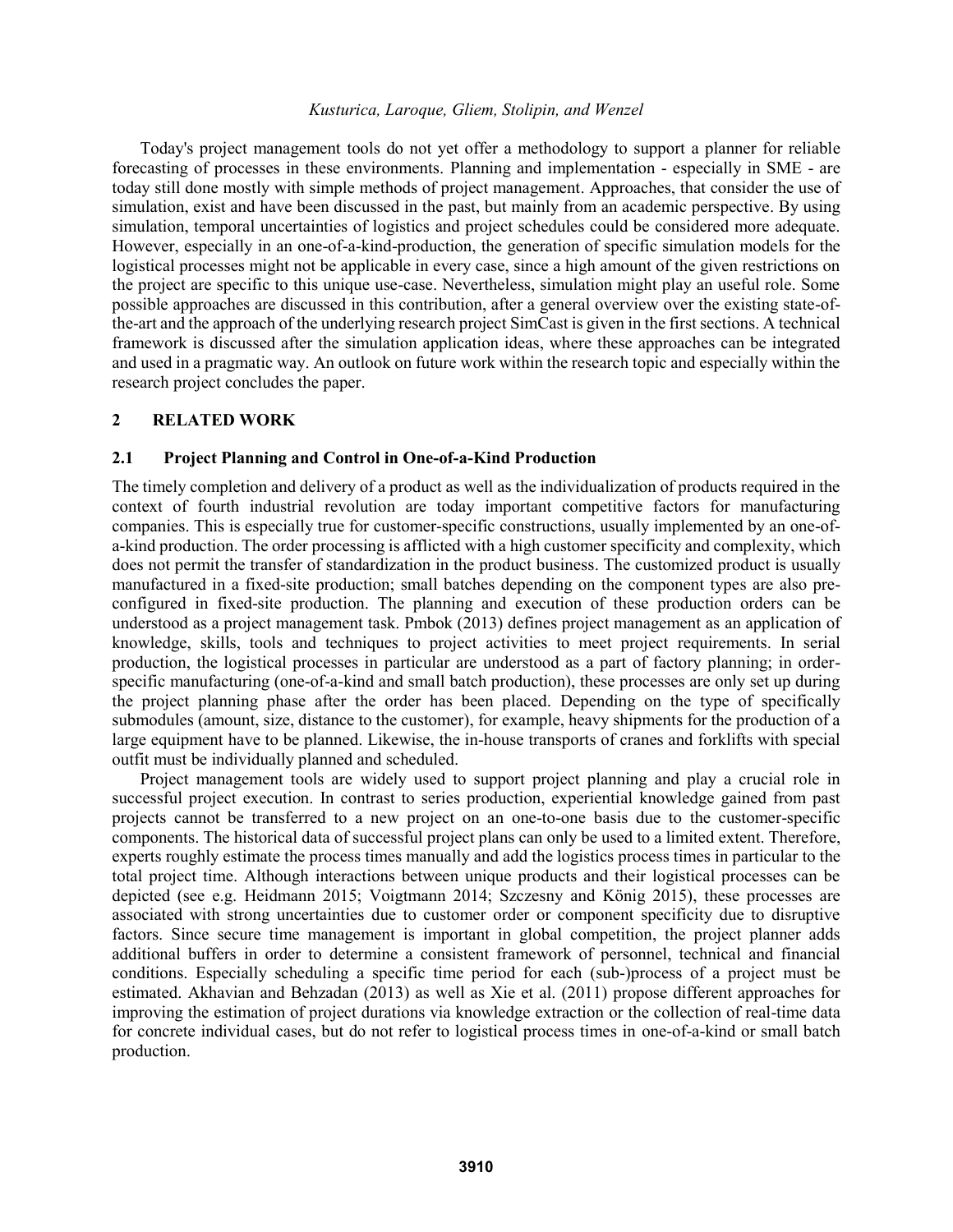# **2.2 Simulation in Project Planning**

Specific software tools exist in various application fields, which simulate simple project scenarios and visualize the results in order to support the planning and controlling of large construction sites by viewing different events on location plans depending on temporal sequences. These simulation tools consider the precedence of a combination of location and schedule plans for the visualization of portable processes measured over time without handling or viewing logistical processes. Other simulation tools offer distancetime planning capabilities and show construction processes in respective distance-time-diagrams (TILOS 2018). This kind of simulation software will often be used in road, rail and pipeline or tunnel construction. A process-oriented approach is offered by the tool *OTD-PM* (Fraunhofer 2018). This is a process chain model, which enables the simulation and visualization of the project steps and it is possible to take into account the logistical supplier process.

Within the German shipbuilding industry, the *simulation tool STS* (Simulation Toolkit Shipbuilding) is used and since the 1990s this tool has been adjusted constantly for customized shipbuilding (Steinhauer 2008). The toolkit is integrated within the *Siemens Plant Simulation* and contains parameterized and reusable blocks for modeling different aspects of manufacturing and logistics. In addition, the influence of weather data was mapped and developed for discrete event simulation. Since 2006 the research foundation between shipbuilding and civil engineering called "Simulation of Outfitting in Shipbuilding and Civil Engineering" (SIMoFIT 2018; Steinhauer 2011) has developed a constraint-based simulation approach (Steinhauer et al. 2007). The aim of the project is a simulation based planning tool, which considers the individual project participants, suppliers, different execution variants, order dependencies and the dynamic production environment. In the described approach, a "ConstraintManager" is integrated into STS, so that dynamic conditions respecting predecessor and successor relationships will be able to visualize the construction process and work steps. Furthermore, it should be possible to visualize dependencies of time and resource availability, for example, materials or human resources (see e.g. Beißert et al. 2010). According to Steinhauer and König (2010), simulation-based analysis, which is normally used in series production, might be used to evaluate the safety of the planning of unique and customized plants and increase the efficiency of plant production. In this way, potential improvements in plant engineering for smaller companies are also possible.

### **2.3 The Research Project S***imject* **(2013-2015)**

Between 2013 and 2015, the University of Paderborn and the University of Kassel worked on the joint research project *simject* (Gutfeld et al. 2014; Gutfeld et al. 2015;). The aim was to minimize the described problems and deficits of project management and to develop a demonstrator for simulation-based and logistic-integrated project management in plant engineering. In the beginning of the research project, the University of Kassel and the University of Paderborn performed a requirement analysis for a simulationbased logistic-integrated project management tool together with plant manufacturers from SME within the scope of environmental technologies. Interviews were conducted for analyzing project management restrictions in this field. The results reflect in particular that simulation-based logistic-integrated project management tools should have an interface to project planning tools like Microsoft Project or at least to the relevant enterprise resource planning (ERP) system. In addition, weather information and the influence of weather on the logistics processes should be included within the simulation model to derive the consequences on a specific project plan. Geographical information system data (GIS data) should be represented in the simulation model of such a tool. With regard to the simulation tools used, there were no simulation analysis of any project processes taken place within project planning and no simulation-based analyzing of project plans. A simulation-based project management with integrated logistics was developed, that supports the process of utilization shown in Figure 1 (see below). Starting with a deterministic scheduling, this process describes the different steps of probabilistic planning, the subsequent project schedule simulation updated during the realization of the project as well as, finally, the plan analysis (Gutfeld et al. 2014).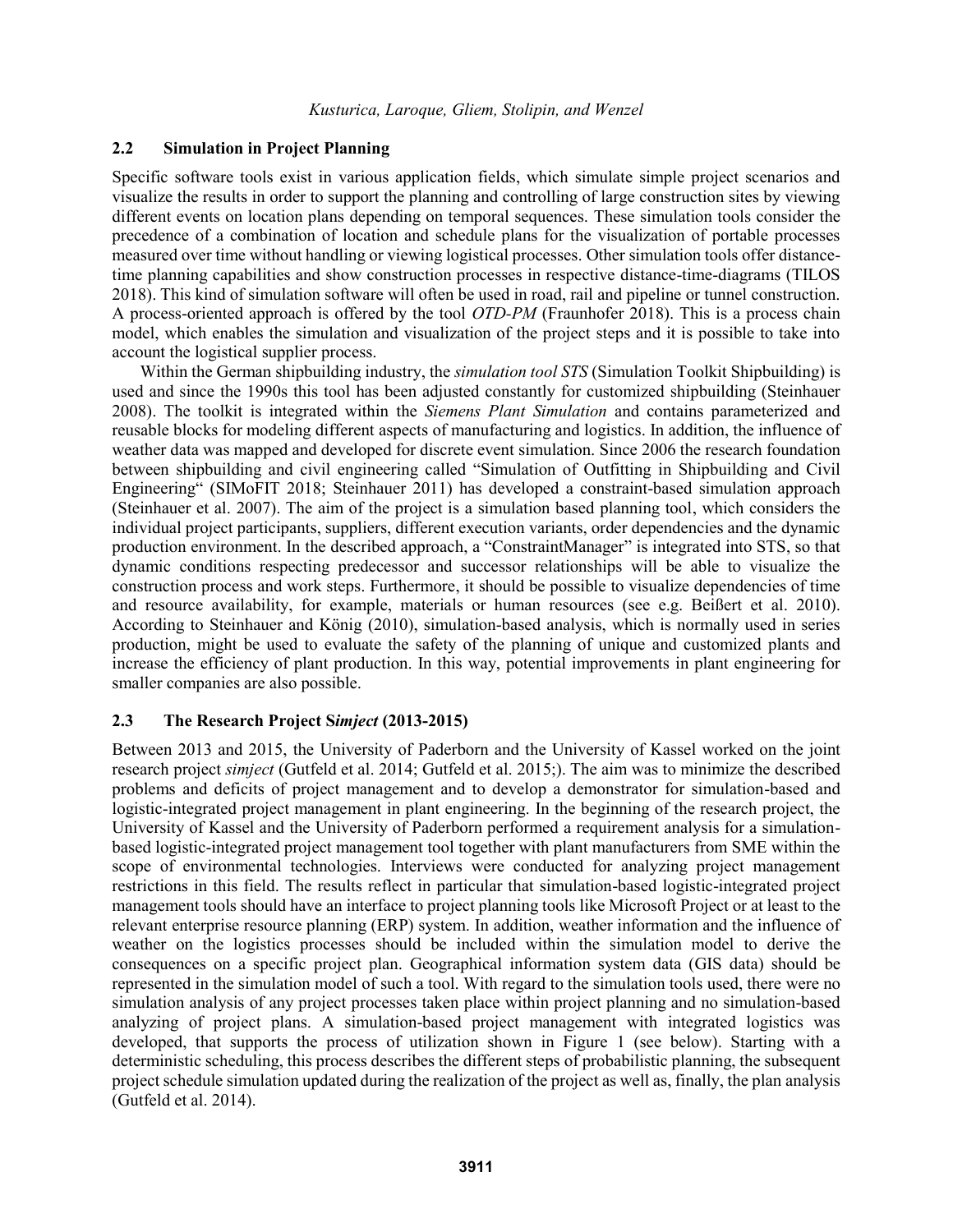



Figure 1: Utilization process of *simject* (Gutfeld et al. 2014).

During the next steps of the project, a demonstrator was developed, that integrated and compared three approaches for the management of plant engineering projects: deterministic planning, Monte-Carlo-Simulation and Discrete Event Simulation (DES), cf. Jessen et al. (2015). The comparison showed that for each approach a corresponding user scenario can be found. In practice, deterministic planning will be mostly used because many tools are available, where users need only a short training. A deterministic plan is the basis of further planning. Simulation has its advantages, if more accurate information about project deadlines is necessary and information about the included uncertainty is relevant. Monte-Carlo-Simulation may add probabilities for each project task and for the project as a whole. Most of the *simject* project's application partners have had no experience with this method before. Thus, the appropriate tool must be designed very user-friendly, so that the user put trust in this approach. DES is well known as a method for logistic planning as well as for schedule planning. The large modeling effort can be reduced by specific model components, that represent units of the application field. Within the scope of the *simject* project, it could be demonstrated, that simulation can improve project planning (Gutfeld et al. 2015). However, from the project have arisen some issues, that in part are to be addressed by a new research project called SimCast, which is described briefly in the next section.

# **3 THE RESEARCH PROJECT SIMCAST (2017-2018)**

Most manufacturing SMEs today still lack a practicable methodology to schedule realistic process times for made-to-order manufacturing processes and its logistics with a view to achieve high planning quality. Due to the fact that experiences from past projects cannot be included in estimations, some of the developed approaches from the *simject* project cannot be applied in an adequate way, especially, since the methods shall be applied by manufacturing SMEs. As part of the research project SimCast an approach is developed, that may reliably forecast the duration of logistical processes in one-of-a-kind or small batch production by using existing historical project data. Project planning, by this, shall be minimized. The scientific aim is to conceptualize a methodology for the correct derivation and valid quantification of process parameter values from past projects. The basic idea is to classify the logistical processes in one-of-a-kind or small batch production and to describe them universally via parameters to be specified within a project and put them in a distinct, quantifiable context to the process duration. The process duration can be predicted by the value of parameters. Subsequently the quality of estimation based on these project data can be determined for a given significance level. Over time the estimated parameters can be continuously improved.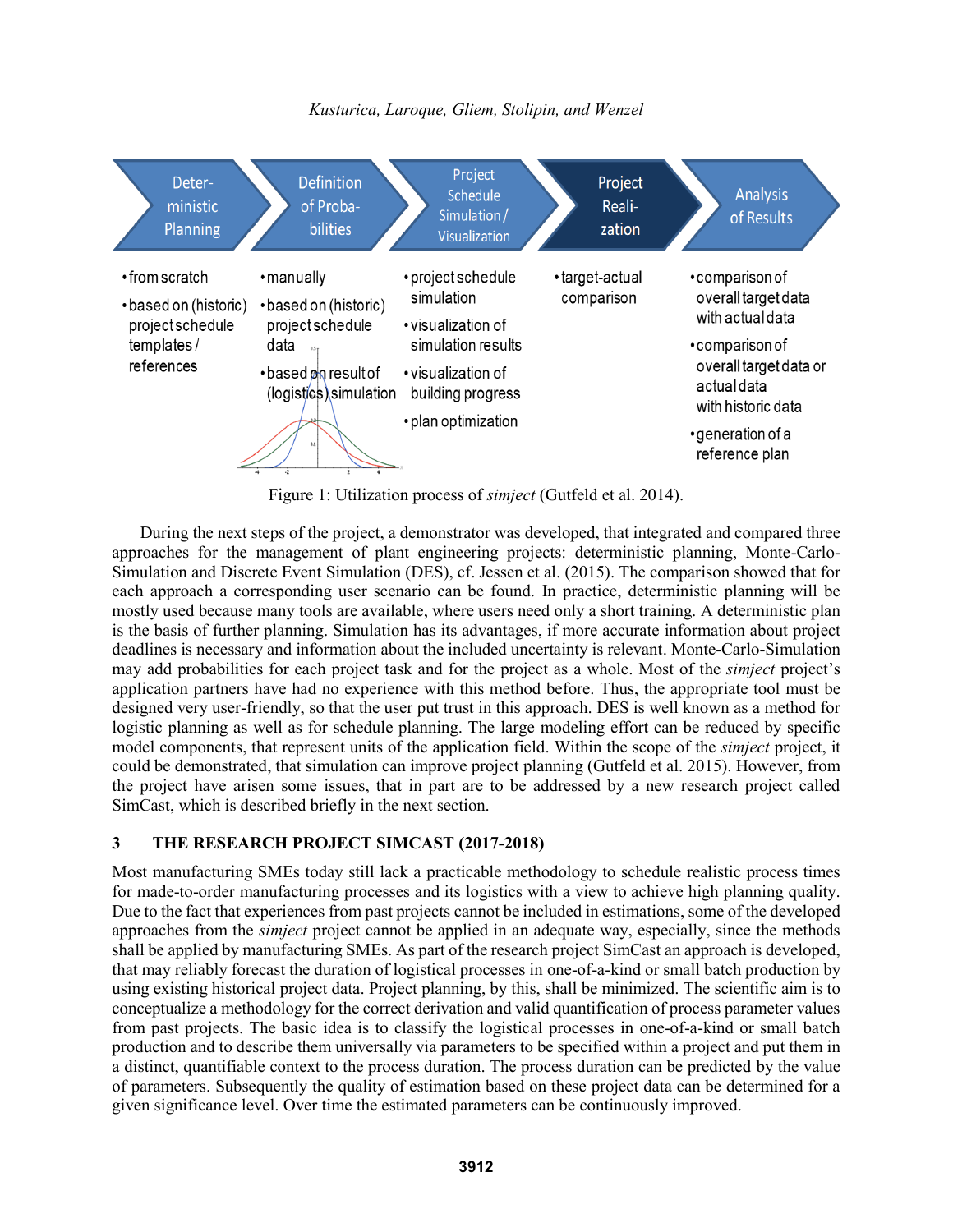The main objective of the methodology is to provide a functionality to forecast the duration of the process as decision support for the involved planners. The methodology shall later be implemented as an add-on for existing project management tools used by SMEs. A practicable utilization of existing methods combined with externalized expertise makes an improved decision support for SMEs possible. Overall, the planning process becomes higher quality.



Figure 2: Draft of the procedural model in SimCast.

Figure 2 shows the interaction between the logistical reference processes (1), the general methodology toolbox (2), the procedure methodology (3), and the adapted methodology toolbox (4). **Logistical reference processes** for one-of-a-kind or small batch production are already developed following the Supply-Chain-Operations-Reference-(SCOR)-model and determine influencing parameters (e.g. length, weight or material of components or capacity of technical or human resources) including required expert knowledge. Based on the results of a Delphi study, parameters particularly influencing the duration of logistical processes are set on roles with cause-and-effect relationships to quantify the duration of logistical processes. The **general methodology toolbox** includes management methods for externalization and systemization of expert knowledge as well as methods of data analysis and business intelligence in order to be able to estimate the process time for the logistical reference processes on the basis of historical data. Thus, the methodology provides an assessable estimation of logistical process times for project planning. The **procedure methodology** can be used for an enterprise-specific adaptation using the general methodology toolbox, so the general methodology toolbox becomes a company-specific, **adapted methodology toolbox**. In contrast to the generic methods, the procedure methodology supports the SME to externalize and systemize the SME-specific expertise. Moreover, the adoption of the reference processes as well as the enterprise-specific process parameters and causal relationships in terms of process duration are derived. A high quality forecast works for the specific application context by using selected, combined and configured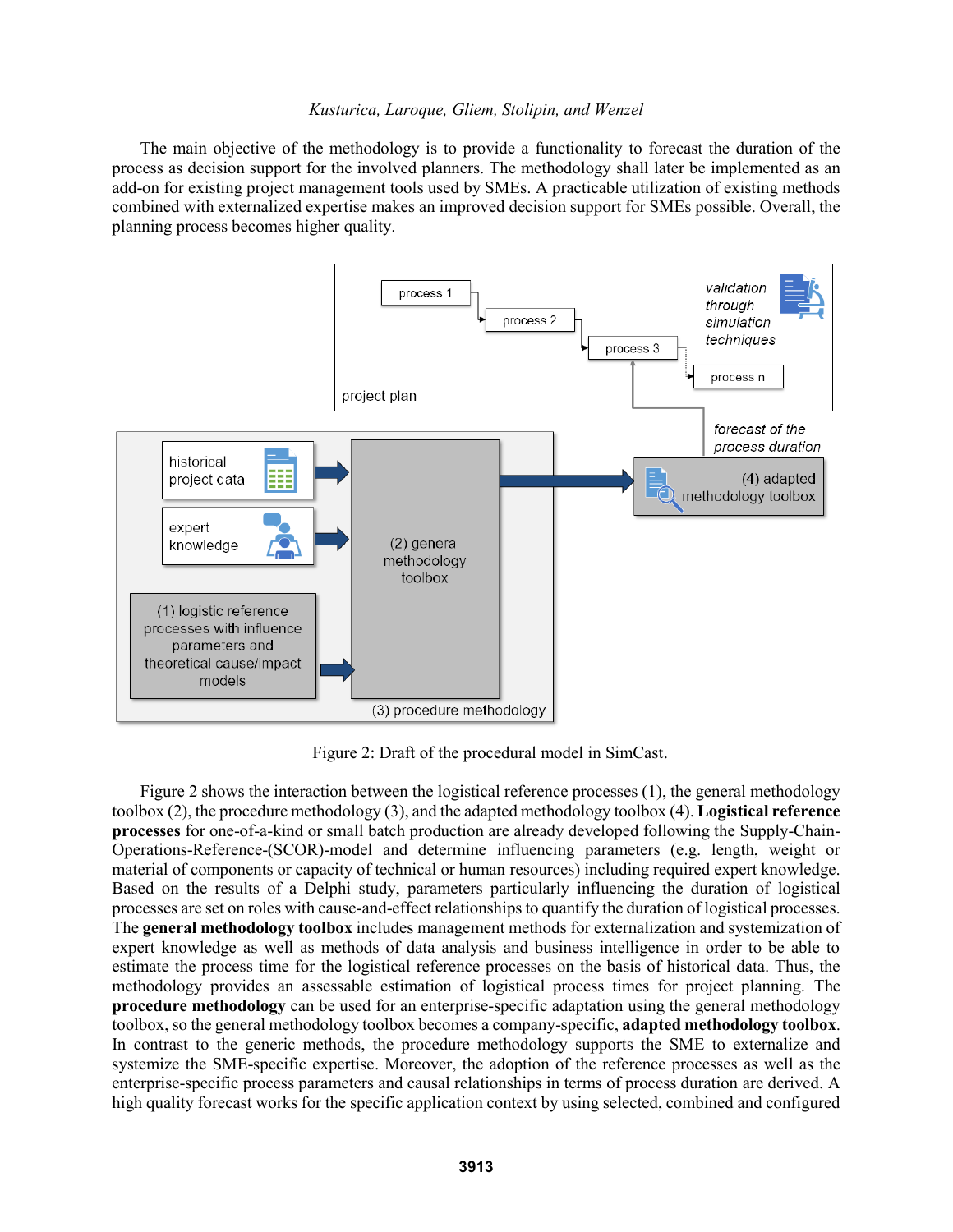data analytics. Process duration within a project plan then can be forecasted by using those rules of the adapted methodology toolbox. The validation of the forecast rules may be done by simulation.

A **demonstrator** embeds the results from (1) and (2) as an example in a project planning process. In the research project the general methodology toolbox and the procedure methodology will be evaluated by the demonstrator. With regard to the integration of the methodology, the project management tools used by SMEs shall be given priority consideration. The possibility of extending other project management tools is basically given after the project has been finished end of 2018.



Figure 3: Exemplary estimation process in SimCast.

Externalized knowledge as well as historical data of past projects provide the basis for the quantification of logistical process times. Using the enterprise-specific configuration of the general methodology toolbox, the realistic time required for a particular logistical process is predicted. An exemplary estimation process is given in Figure 3.

The tool user will get an understandable measurement of the safety of that estimation or the uncertainty contained in the estimation. The result of the estimation is included as a process parameter in the actual project plan and the entire project planning can be secured against fixed delivery or start-of-production dates.

# **4 SIMULATION ASPECTS IN SIMCAST**

Different simulation methods play a role within the SimCast project, in order to validate the forecast rules on the one hand and to improve the risk management in general on the other hand. In this section, possible scenarios are discussed, where simulation approaches are to be integrated within the further development of the research project.

# **4.1 Validation of the Forecast Rules through Simulation Techniques**

The forecast rules within the adapted methodology toolbox have to have high quality. Therefore it is necessary to test the adapted methodology toolbox (based on the developed demonstrator) as well as the validity of the rules by using enterprise-specific application scenarios. For these scenarios, simulation models are set up to check the estimated parameter values and to determine the limits of the rules analytically. The models should take into account the order specifics of the one-of-a-kind products and small batches. Possible knowledge from the simulation are in turn incorporated into the parameter estimation. The simulation checks the logistical process times and validates the developed rules of the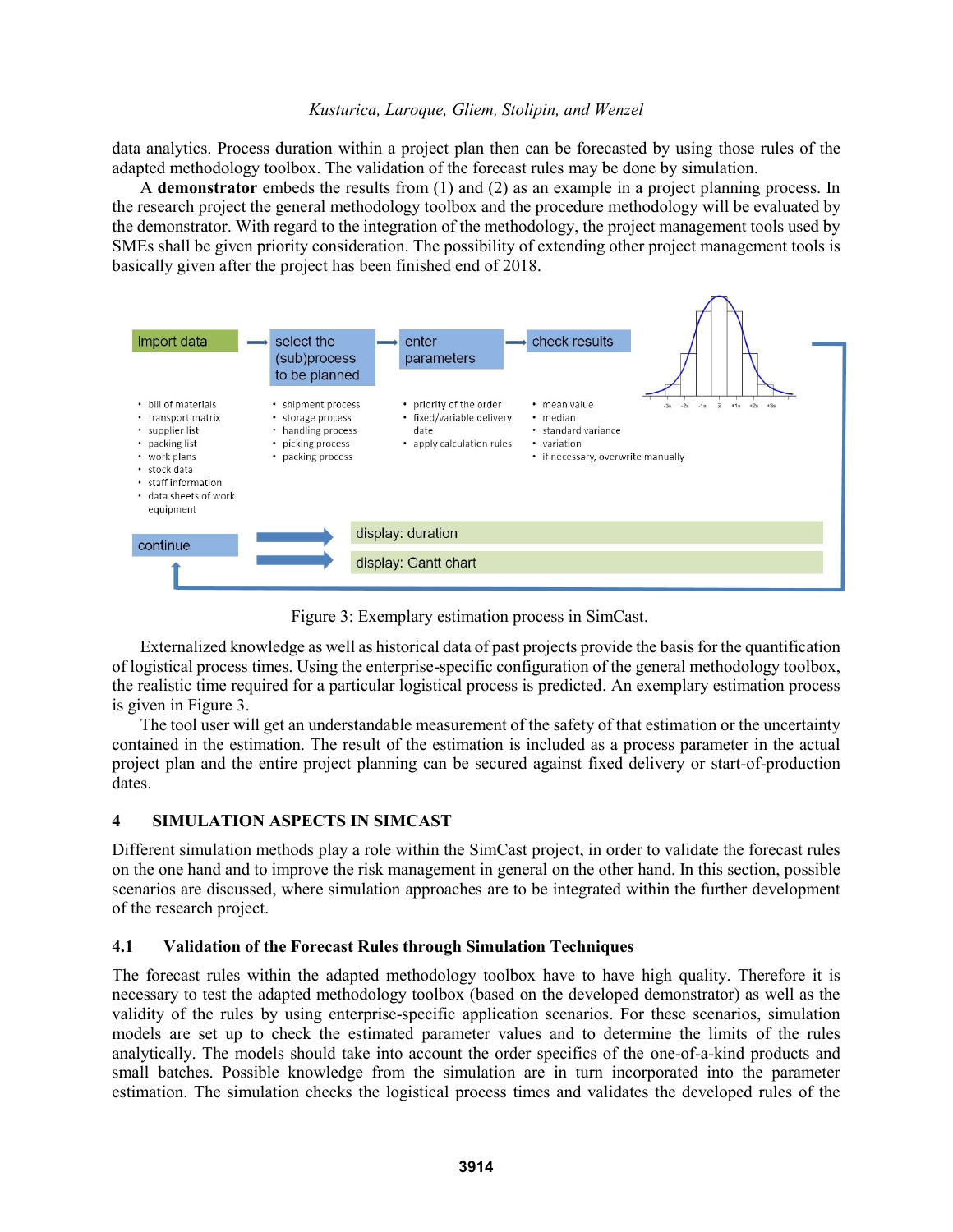demonstrator. As a result, the estimation of the demonstrator are checked on one page, but the rules for the estimation parameters are also improved. The simulation models could later also be implemented as an extension of existing project management tools to change or improve the rules of the demonstrator.

## **4.2 Simulation as Estimator for Project Tasks**

As already discussed during the *simject* project, the specific duration of a single project process might be estimated by the use of simulation. As shown, this can be solved by Monte-Carlo-Simulation, when a certain distribution for a specific process is given. Even more complex estimations might be derived by solving a more complex process model via DES (logistical or manufacturing sub-steps) or System Dynamics (in case of more complex Supply-Chain processes). However, due to the procedural model within the SimCast project, these applications might be further enriched by three additional scenarios:

- 1. **The use of historical values as an empirical distribution function**: Due to improvements according to the engineering efforts in the past, even one-of-a-kind-products are today typically manufactured by a significant amount of 'standard' product modules, that are enriched by customized elements and customer-specific parts. The job of the affected engineers is to maximize the amount of standardized modules vs. the individual construction process. If any data according to manufacturing and process times in logistics is available on the module level, then historical data from former project might be used for an estimation of specific durations for manufacturing or assembling these modules in specific environments. Based on data analytics and distribution fitting, the corresponding estimation rule for such a process might rely on a Monte-Carlo-based estimation on these historical values.
- 2. **The product-specific parameterization of a sub-step simulation model**: Diagnostic analytics on these data sets might include specific Cause-And-Effect-Analysis, so that based on the product specification influence factors can be derived, that explain a significant amount of the measured time for construction, manufacturing, transport and/or assembly. Here, automatic rules might be applied, that conclude a mathematical function for this estimation, of course based on a given uncertainty. This might again be used as an input function on the Monte-Carlo-estimation of the process duration within an estimation rule.

Relevant product-specific factors might also be used as an input parameterization for more complex simulation models of manufacturing or transport simulation models, e.g. using the discrete, eventbased simulation approach. If product specification, e.g. height or weight, might be a significant influence on transport (forklift vs. crane), the given specification data from the SimCast procedural model might be used for a specific configuration of a simulation experiment. Simulation results may then be applied as an estimator for a given process.

3. **The simulation-based optimization of sub-processes or sub-projects**: As a future outlook, these simulation-based approaches for the estimation of a given project process might be enriched by coupling heuristics or optimization approaches to these sub-steps or sub-models of a project plan. Thereby, not only a risk assessment due to the integration of the given uncertainty can be considered, but sub-processes can be optimized and by that, improve the quality of the given project plan further.

# **4.3 Simulation for Sensitivity Analysis of Data-driven Rules**

As current research results in the SimCast project show, data availability and data quality are still a major issue for the SMEs, that are considered in this research project. The ideas mentioned above might lead to better process estimations, but only if a certain level of data quality is secured. Since this is not the case in most real-world use-cases, that are integrated in the research project, simulation might also be used for a sensitivity analysis of given data sets. Here, the consequences from bad estimation rules or good estimation rules, that are calculated with 'bad' data, might be exactly derived within the given project plan. If, by this,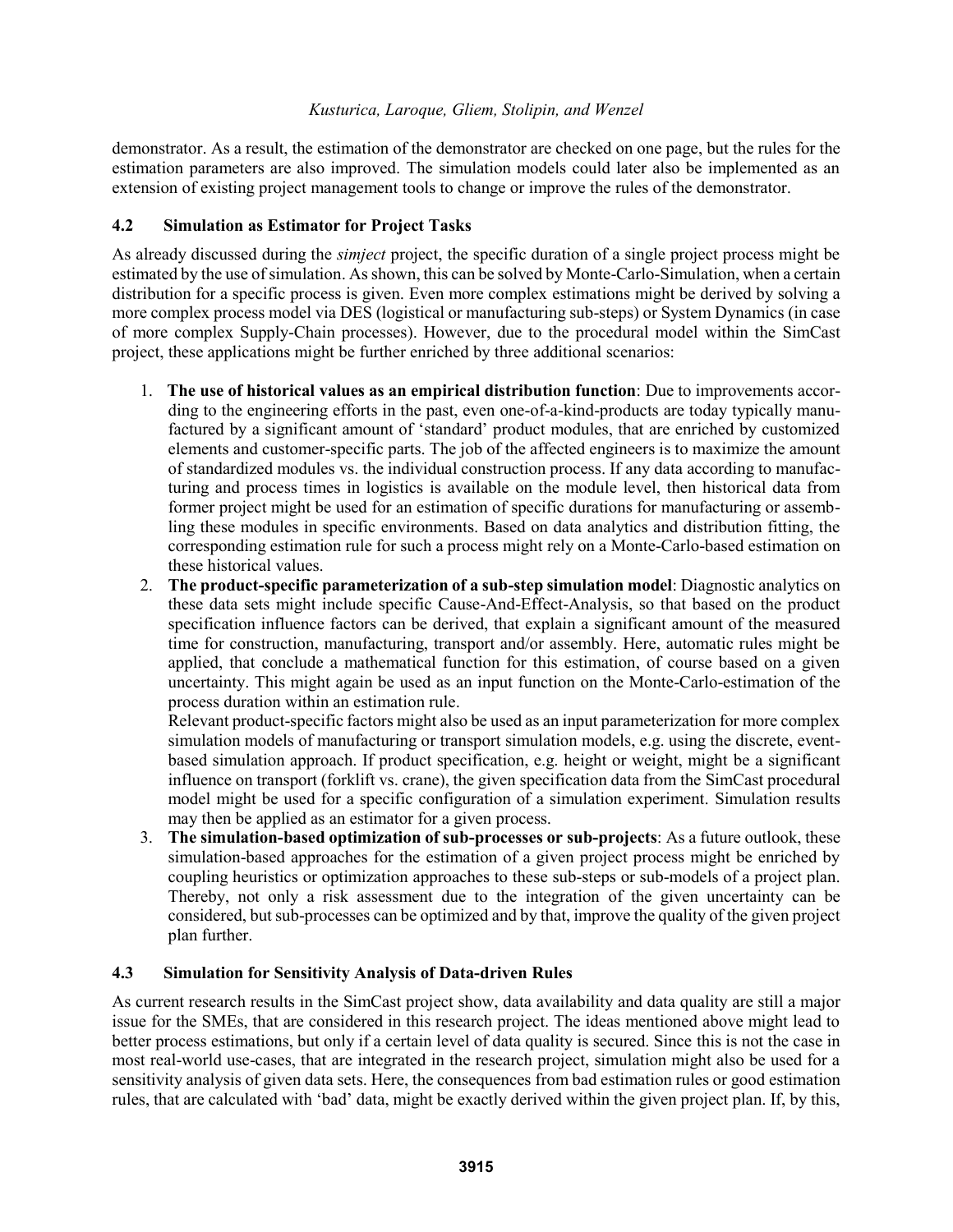it can be observed, that a specific data-based estimation rule has a major influence on the overall project process, an additional safeguarding process might be installed. Figure 4 (see below) shows an example of an estimation of a project duration based on stochastic estimators (here the estimation rule is a Monte-Carlo Simulation). The corresponding total project costs are derived. If a given project budget (see red button) is given, uncertainties and bad data quality might lead to significant deviations, that are to be clarified during the planning of the project.

The sensitivity analysis approach might also be applied on the entire project plan itself. By a systematic deviation of process durations, a sensitivity analysis might derive new knowledge, which processes easily lead to a significant change of the entire duration in the project. These processes, especially when estimated with a high variation, should be in the awareness of the responsible project manager, though they do not necessarily are part of the critical path of the project (even critical path method (CPM) is not used frequently at SMEs as results of the *simject* project have shown).



Figure 4: Deviation from project length and project costs by simulation approach.

#### **4.4 Simulation for Validation of the Project Plan**

In the end, the corresponding project plan is enriched with additional information about the uncertainties included in the single process steps. So, as generally shown within the *simject* project, the project plan for the one-of-a-kind-product in sum might also be simulated or improved during the planning phase by simulation-based optimization approaches. By this assessment, the overall risk management of the project might be significantly improved and changes during project control might be accessed according to their probable consequences on the entire project. Here, in the nearer future, further work has to be done to include these expert methods within the used project management tools in order to give the responsible project manager a better decision-support during planning and safeguarding a project. Figure 5 (see below) shows an example of a possible visualization of the cumulated certainty to finish the project at a specific deadline (cumulated over timeline).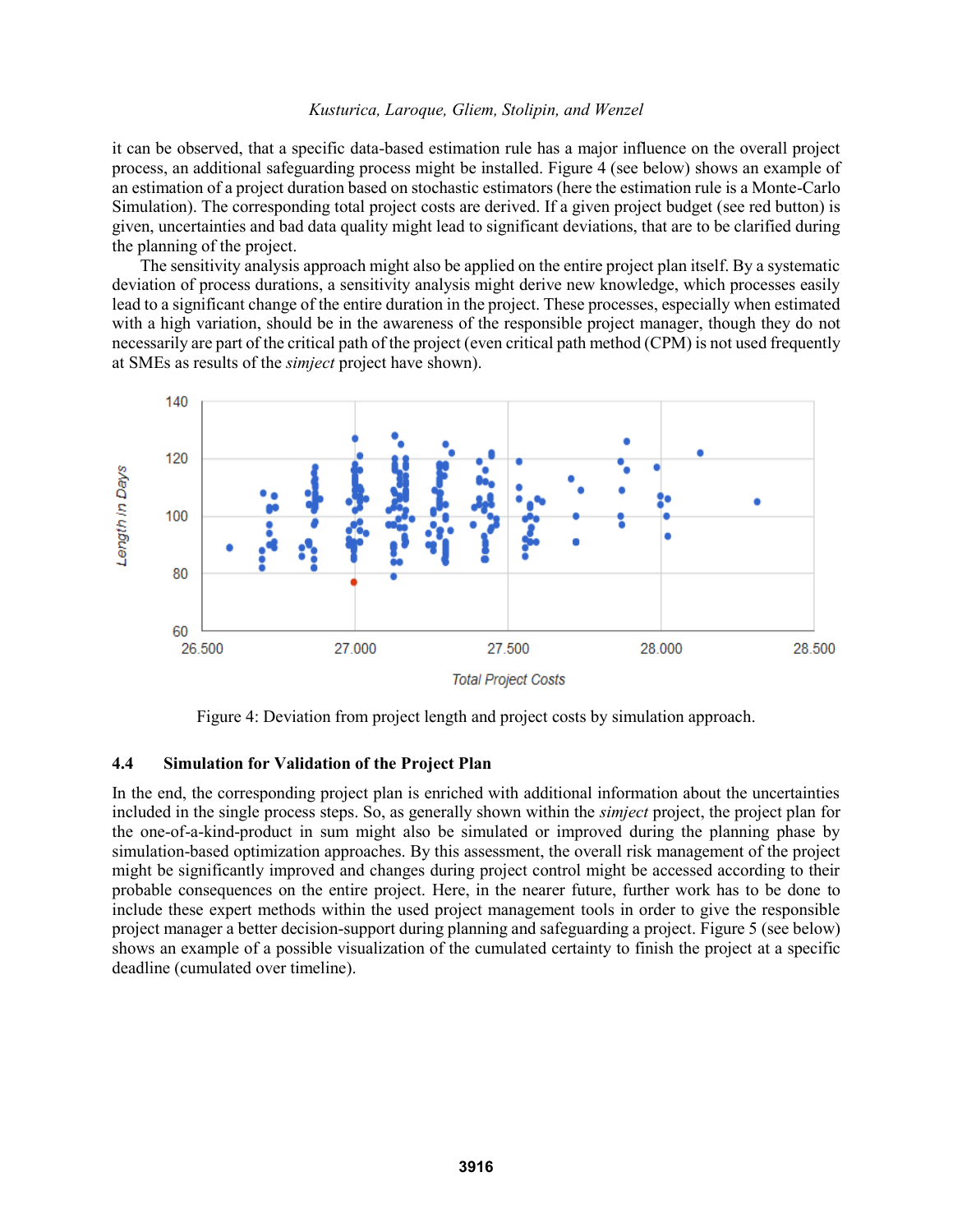



# **5 DRAFT OF THE TECHNICAL APPROACH**

The given ideas of the previous section are to be integrated in a consistent technical implementation. During the SimCast project, first results of the resulting demonstrator are fixed and shall be discussed briefly in this section (for an overview see Figure 6 below).Within the general methodology toolbox, some basic instruments have been developed, that shall support the manufacturing SMEs in the implementation of the SimCast-process. One of these instruments is an ontology, that links and organizes the relevant terms and definitions within the given domain and their relationships. Moreover, concrete estimation rules can be attached to these terms and relations, that have been derived generally from the project and can be adapted to the companies specific needs. The ontology can be stored as an independent data structure and builds the foundation of the estimation plug-in, that is planned to be integrated within standard project management tools (in a first step, an implementation for MS Project Professional is implemented). During the SimCast procedure, this basic data structure is customized to a specific enterprise.



Figure 6: First draft of the technical implementation idea.

Not all kind of rules might be relevant and the estimation rules have to be parameterized according to the functions parameters and the data sources for historical values as well. In addition, the relevant business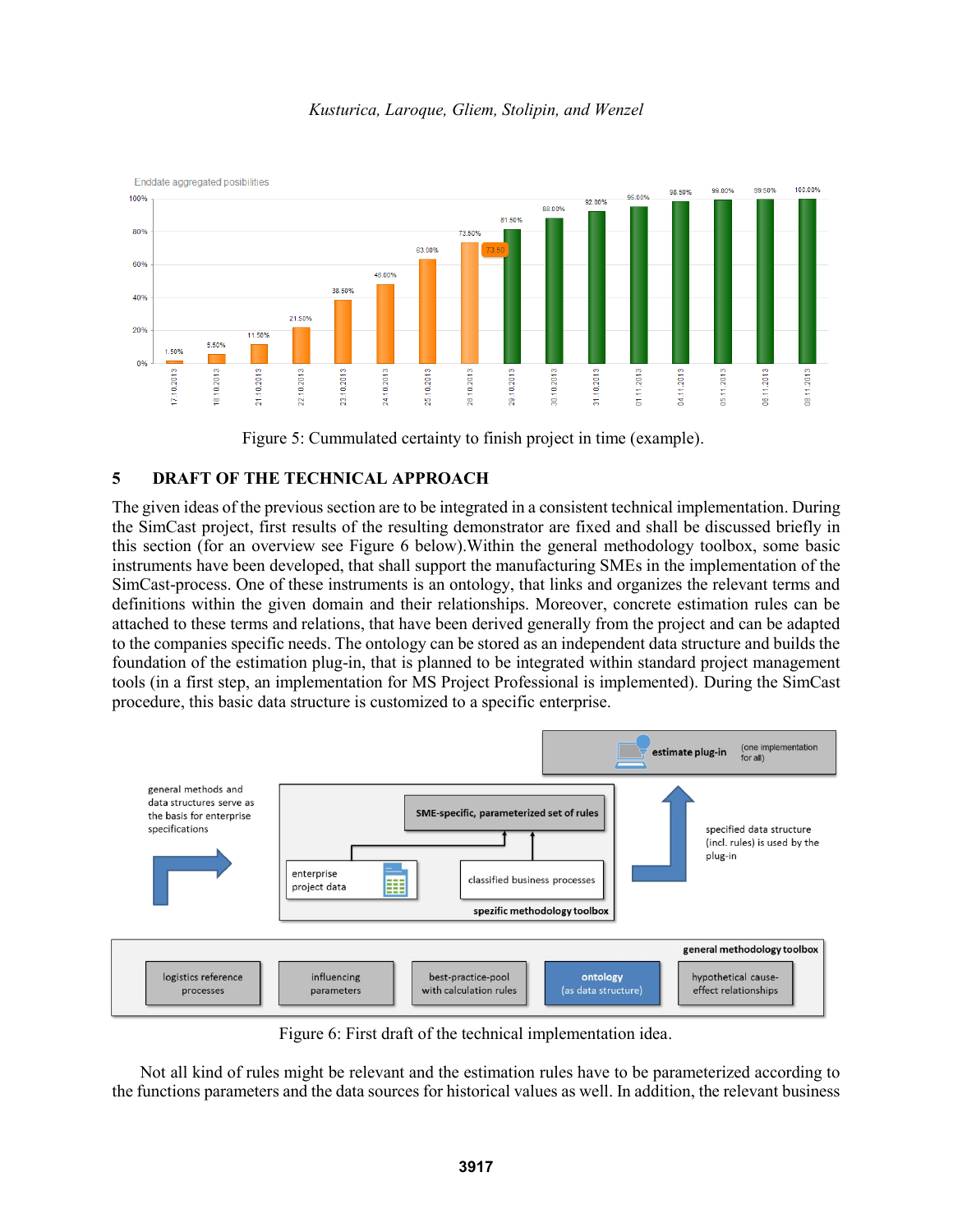processes of the company are classified according to the structure of the ontology, so that a mapping is made possible and the general and specific estimation rules can be stored in an updated, company-specific data structure, still based on the ontology.

The estimation plug-in, that will be implemented in the project management tool, will use this data structure to dynamically create the relevant user-interfaces for parametrizing. They are designed as stepby-step-wizards, that allow the customized estimation of a process task of the given project plan by using the defined estimation rules and corresponding data. As explained in sections 3 and 4, these rules can be very simple and deterministic as well as more complex and use simulation functions. Finally, the user will get an estimation on the process duration for the selected task. He can accept or overwrite this estimation and apply the resulting duration to the task within the project management tool directly. With this approach, all relevant project tasks can be estimated with the SimCast toolbox. Finally, the entire project plan might be simulated and assured by the demonstration toolbox out-of the *simject* project.

#### **6 CONCLUSION**

Customized engineering and build-up of one-of-a-kind products are very complex tasks, where project management contains lots of uncertainties. Existing simulation techniques could help to evaluate and achieve improved and at least more robust plans during project management, but are typically not applied in industry, especially at SMEs. This paper deals with a joint research project SimCast of the University of Kassel and the University of Applied Sciences Zwickau, which aims at the development of a method for project duration estimation for project planning and scheduling. Based on pre-knowledge of other research projects like *simject*, a procedure for the estimation of process durations has been developed, that allows a better risk management for companies in one-of-a-kind production. One goal of the underlying research project SimCast is to improve these estimation rules by the application of simulation techniques in various stages of the overall planning process. The paper describes the ideas, where simulation application in this area might be meaningful. In order to implement these approaches a first draft of an technical implementation is explained.

As a next step, the project team will continue to implement the approaches and validate them in a realworld industrial environment. Moreover, a general evaluation of these ideas will take place within the research project. As a future outlook, the gained results already show, that data availability, accessibility and the use of the existing data for better decision taking are still open issues at the manufacturing SMEs. Here, future projects might contribute.

### **ACKNOWLEDGMENTS**

The results presented in this paper originated in the joint research project SimCast of the University of Kassel and the University of Applied Sciences Zwickau. The IGF-Operation (19371) of the research association BVL was funded via AiF under the program for the promotion of industrial collective research (IGF) by the Federal Ministry for Economic Affairs and Energy based on a decision by the German Bundestag. Some of the results also refer to the research project simject. It was funded as the IGF-Operation (17725N) of the research association BVL via AiF under the program for the promotion of industrial collective research (IGF) by the Federal Ministry for Economic Affairs and Energy based on a decision by the German Bundestag.

#### **REFERENCES**

- Akhavian, R., and A. H. Behzadan. 2013. "Automated Knowledge Discovery and Data-Driven Simulation Model Generation Of Construction Operations". In *Proceedings Of The 2013 Winter Simulations Conference*, edited by R. Pasupathy et al., 3030-3041, Piscataway, New Jersey:IEEE.
- Beißert, U., M. König and H.J. Bargstädt. 2010. "Soft Constraint-Based Simulation Of Execution Strategies In Building Engineering". *Journal Of Simulation* 4(4): 222-231.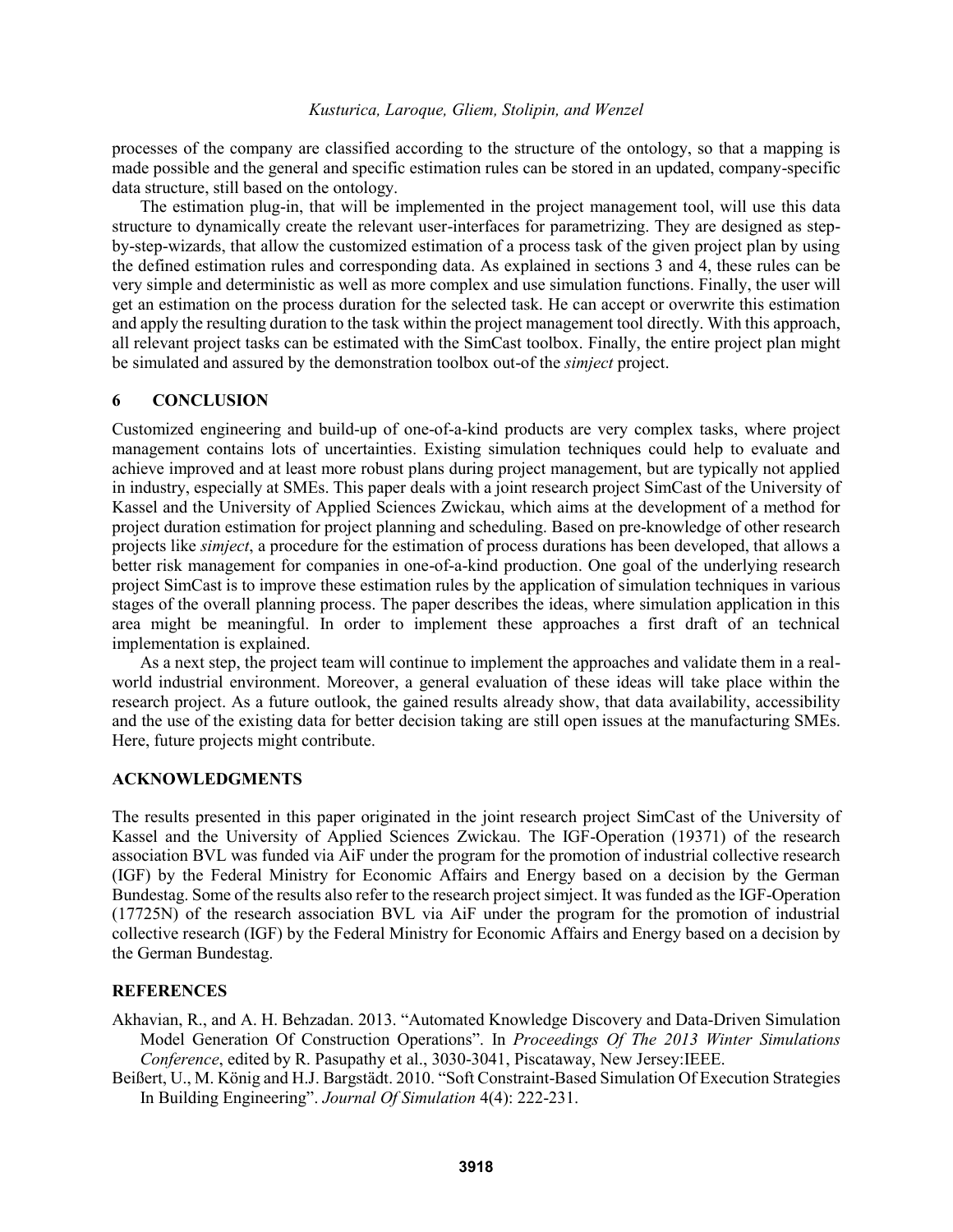- Emmanouilidis, C., M. Taisch, and D. Kiritsis. 2012. "Advances In Production Management Systems Competitive Manufacturing For Innovative Products And Services". *IFIP WG 5.7 International Confe*rence, September 24<sup>th</sup>-26<sup>th</sup>, Rhodes Greece, Revised Selected Papers, Part I. Heidelberg: Springer.
- Fraunhofer. 2018. OTD NET Simulationsstudie Für Supply-Network-Fragen Des Fraunhofer-Institutes Für Materialfluss Und Logistik. https://www.Iml.Fraunhofer.De/De/Abteilungen/B2/Supply\_Chain\_Engineering/Produkte/Otd-

Net.Html, accessed May 2<sup>nd</sup>, 2018.

- Gutfeld, T., U. Jessen, S. Wenzel, A. Akbulut, C. Laroque, and J. Weber. 2015. *Simject Simulationsgestütztes Logistikintegriertes Projektmanagement Im Anlagenbau.* Published By Wenzel, S.; Laroque, C., Kassel, Fachgebiet Produktionsorganisation Und Fabrikplanung.
- Gutfeld, T., U. Jessen, S. Wenzel, C. Laroque, and J. Weber. 2014. "A Technical Concept For Plant Engineering By Simulation-Based And Logistics-Integrated Project Management". In *Proceedings Of The 2014 Winter Simulation Conference*, edited by A. Tolk et al., 3423-3434, Piscataway, New Jersey:IEEE.
- Heidmann, R. 2015. *Windenergie Und Logistik: Losgröße 1: Logistikmanagement Im Maschinen- Und Anlagenbau Mit Geringen Losgrößen*. DIN E.V. Berlin: Beuth. 1st Edition.
- Jessen, U., L. Möller, S. Wenzel, A. Akbulut, and C. Laroque. 2015. "A Comparison of The Usage Of Different Approaches For The Management Of Plant Engineering Projects". In *Proceedings Of The 2015 Winter Simulation Conference*, edited By L. Yilmaz et al., 3402-3413, Piscataway, New Jersey:IEEE.
- Pmbok. 2013. Project Management Institute. *A Guide To The Project Management Body Of Knowledge* (Pmbok® Guide). Pennsylvania: Project Management Institute, Inc. 5th Edition
- Simofit. 2018. Simulation Of Outfitting Processes In Shipbuilding And Civil Engineering. http://simofit.Inf.Bi.Ruhr-Uni-Bochum.De/, Accessed May 2<sup>nd</sup>, 2018.
- Steinhauer, D. 2008. "Planung Komplexer Montageabläufe Mit Hilfe Der Constraintbasierten Simulation." *In Advances In Simulation For Production And Logistics Applications*, edited By M. Rabe: 81-89. Stuttgart: Fraunhofer IRB Verlag.
- Steinhauer, D. 2011. "The Simulation Toolkit Shipbuilding (STS) 10 Years Of Cooperative Development And Interbranch Applications". In *Proceedings Of The 10th Euro-Conference On Computer And IT Applications In The Maritime Industries (COMPIT)*, 453-465. Ort: Publisher.
- Steinhauer, D. and M. König. 2010. "Konzepte Zum Effektiven Aufbau Von Simulationsmodellen Für Die Unikatproduktion. Integrationsaspekte Der Simulation: Technik, Organisation Und Personal", edited by G. Zülch and P. Stock: 157-164. Karlsruhe: KIT Scientific Publishing.
- Steinhauer, D., M. König and H.J. Bargstädt. 2007. "Branchenübergreifende Kooperation Zur Simulation Von Montageabläufen Beim Innenausbau Von Schiffen." *Hansa International Maritime Journal* 9(Issue Number): 40-42.
- Szczesny, K. and M. König. 2015. "Reactive Scheduling Based On Actual Logistics Data By Applying Simulation-Based Optimization". *Visualization In Engineering*, 3 (10):
- TILOS. 2018. TILOS Weg-Zeit-Planung. www.tilos.org, Accessed May 2<sup>nd</sup>, 2018.
- Voigtmann, J. 2014. *Simulation Baulogistischer Prozesse Im Ausbau*. Dissertation, Bauhaus-University. Weimar.
- Xie, H., S. Fernando, and S. Abourizk. 2011. "Integrating Realtime Project Progress Input Into A Construction Simulation Model". In *Proceedings of The 2011 Winter Simulation Conference*, Edited by S. Jain et al., 3443-3454, Piscataway, New Jersey:IEEE.